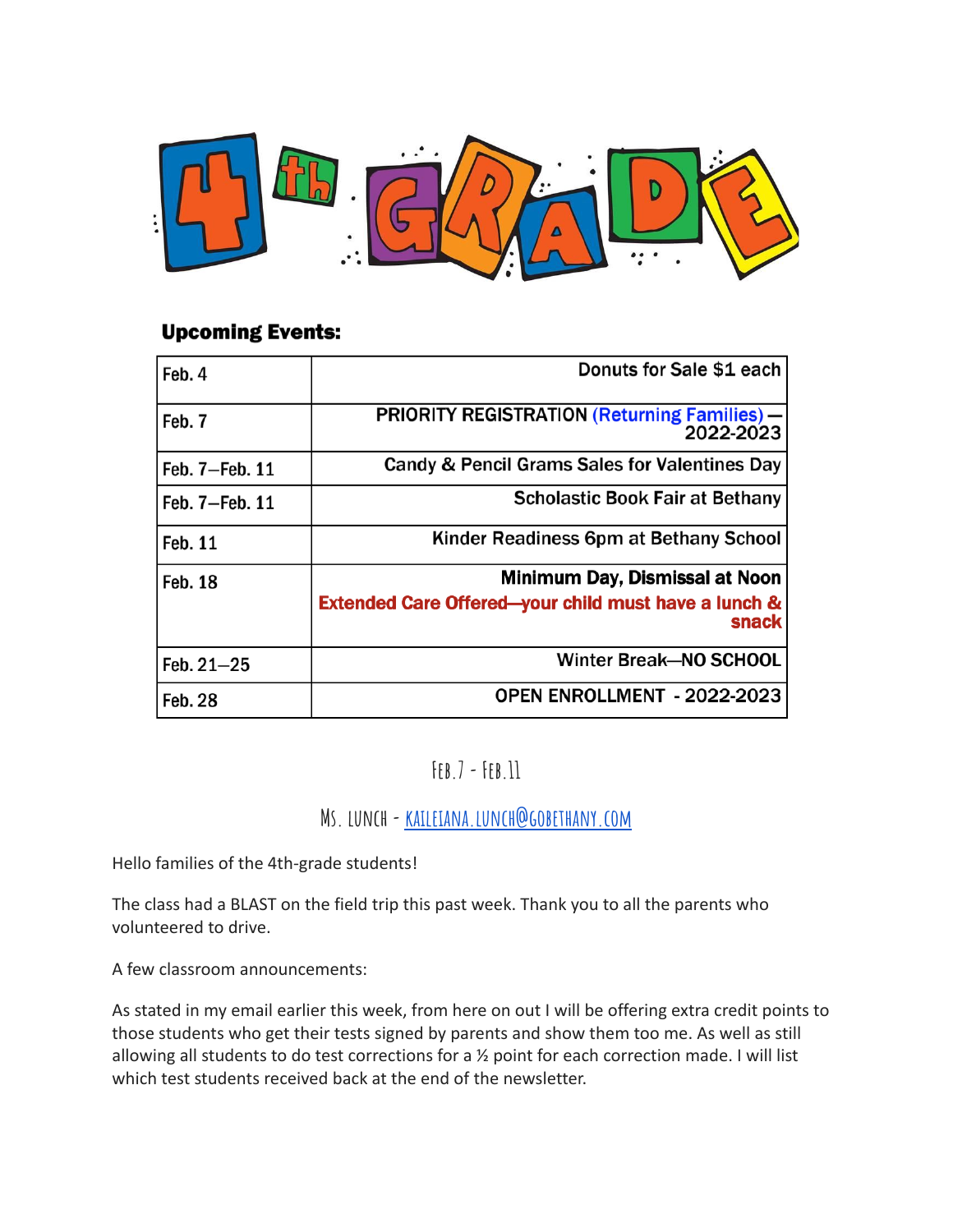We are also doing a coin drive until the end of the month where the class will have the opportunity to win a pizza party. So please bring coins!

#### **Bible**

We are continuing to work through our One in Christ textbooks. We will be working on lessons 38-40. We received many compliments. Our bible verse this week will be

"Do not let any unwholesome talk come out of your mouths, but only what is helpful for building others up according to their needs, that it may benefit those who listen." - Ephesians 4:29

Homework: Memorize Bible Verse for Friday, Feb 11th

### **History**

This week students completed Chapter 5. We will be taking the test on Monday February 7th. After the test we will continue on Chapter 6. We will also go into more detail about the gold rush.

Homework: Study the practice test! Any work that is not completed in class will be homework.

\*If students need to take a history book home please have them check out a book with me.

# **Science**

The students finished Unit 4 test and moved on to Unit 5. In unit 5 we will be going over Weather. The students will have opportunities to do some experiments in class.

Homework - Any work that is not completed in class will be homework.

## **Math**

This week we completed lessons 64-66. We will continue with lessons 67-70. We also worked on multiplication facts. **Please help your student memorize these facts at home as we will be testing weekly (not graded)**. They will also complete practice test 12A and take test 12B on Friday, Feb. 11th

Homework - Any lesson that is not completed in class will be homework. Each lesson we will take notes do the lesson practice and then complete 1-30. Practice multiplication facts 0-12.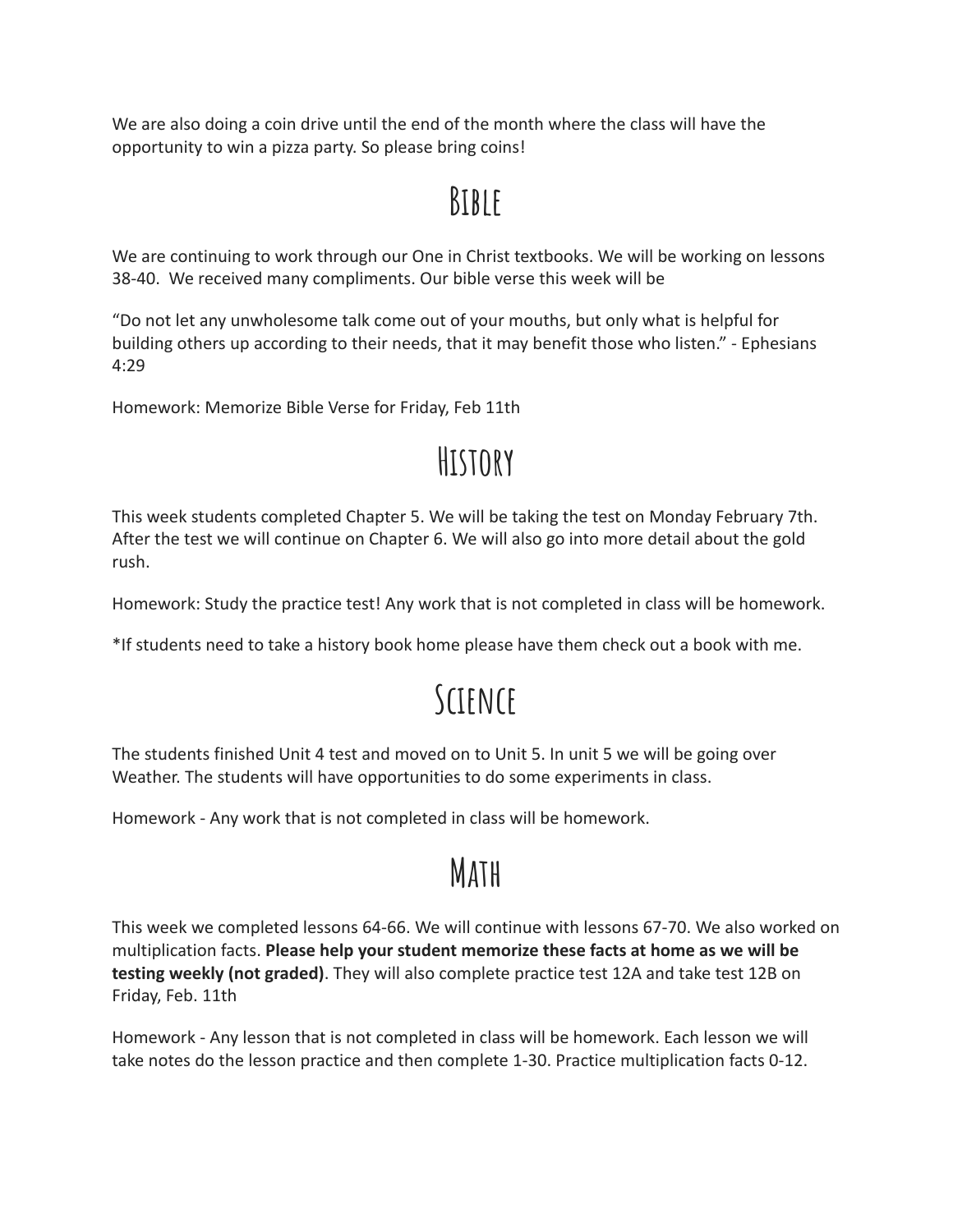## **English**

This week we continued with lesson 12. Reading logs will be given out Friday and are due the following Friday. We also are working through persuasive writing and learning paragraph formats. The class has finished Wonder, YAAY. We will continue to work through the worksheets. I will be handing out the book report information sometime this week and it will be due Mar. 1st. Students will have a spelling /vocabulary test Friday Feb. 11th.

Homework - Study spelling/vocab test for Friday Feb. 11th. Any incomplete classwork will be homework.

| wiped    | covered     | mapped   | pleasing | Slipped   |
|----------|-------------|----------|----------|-----------|
| putting  | traveled    | seeking  | visiting | mixed     |
| shipped  | Phoning     | Offered  | smelling | hiking    |
| checking | fainted     | landed   | becoming | wandering |
| amusing  | entertained | Admitted | stunning | straving  |

Spelling (words with -ed or -ing)

Vocabulary

| 1. vision    | A mental image of what something could be like |
|--------------|------------------------------------------------|
| 2. standards | Levels used to compare                         |
| 3. huddle    | Crowd together                                 |
| 4. alert     | Aware of                                       |
| 5. weariness | tiredness                                      |
| 6. Fractured | broken                                         |
| 7. graceful  | elegant                                        |